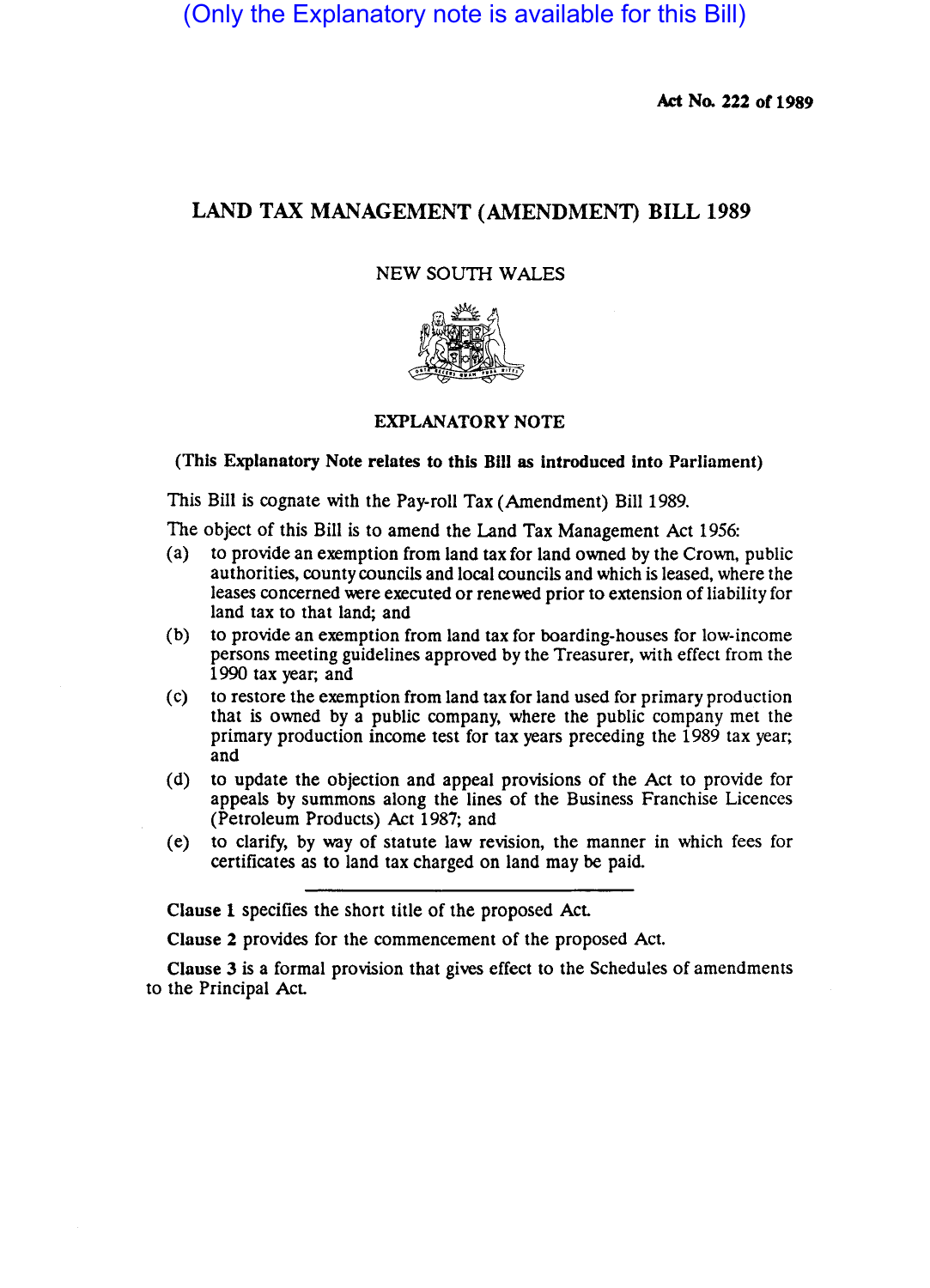#### SCHEDULE 1 - AMENDMENTS RELATING TO EXEMPTIONS

## Lessees of land owned by the Crown, local councils, county councils and public authorities

Amendments to the Principal Act made by the Land Tax Management (Further Amendment) Act 1985 and the Land Tax Management (Amendment) Act 1988 have had, or will have, the effect of extending liability for land tax to lessees of land owned by the Crown, local councils, county councils and public authorities.

The Bill inserts a provision into the Principal Act to make an exception in the case of lessees who occupied land under a lease entered into or renewed when the relevant land was exempt from land tax and whose rental has not been reviewed to take account of the imposition of land tax. The amendment provides that for the purposes of the Principal Act such lessees are not to be regarded as the owner of the land concerned during the period of the lease or renewal. (Schedule 1 (1) - proposed section  $3(5)$ ).

#### Boarding-houses for low-income persons

The Bill inserts provisions into the Principal Act that exempt from land tax land used and occupied primarily for a boarding-house for low-income persons. The main features of the exemption are as follows:

- \* it applies to premises (including rooming houses, serviced rooms and flatettes and furnished or unfurnished rooms with or without resident managers) but not to premises in respect of which a hotelier'S licence under the Liquor Act 1982 is in force
- \* it applies only if the land is within the Sydney, Wollongong and Newcastle Metropolitan areas and the boarding-house complies with guidelines approved by the Treasurer
- \* the exemption applies only for the tax year commencing 1 January 1990 and succeeding tax years
- \* the exemption does not apply automatically but must be applied for and supporting evidence furnished.

(Schedule 1 (2) - proposed section 100)

#### Exemption for primary production land - public companies

The Bill inserts a provision to restore, in a limited form, the exemption from land tax for land owned by a public company and used for primary production that applied prior to amendments made by the Land Tax Management (Amendment) Act 1988. The amendment will ensure that those companies formerly entitled to be declared by the Governor to be subject to the exemption will not be liable for tax for any tax year for which the company could have been declared to be such a company. (Schedule 1 (3) - proposed clause 8 of Schedule 2).